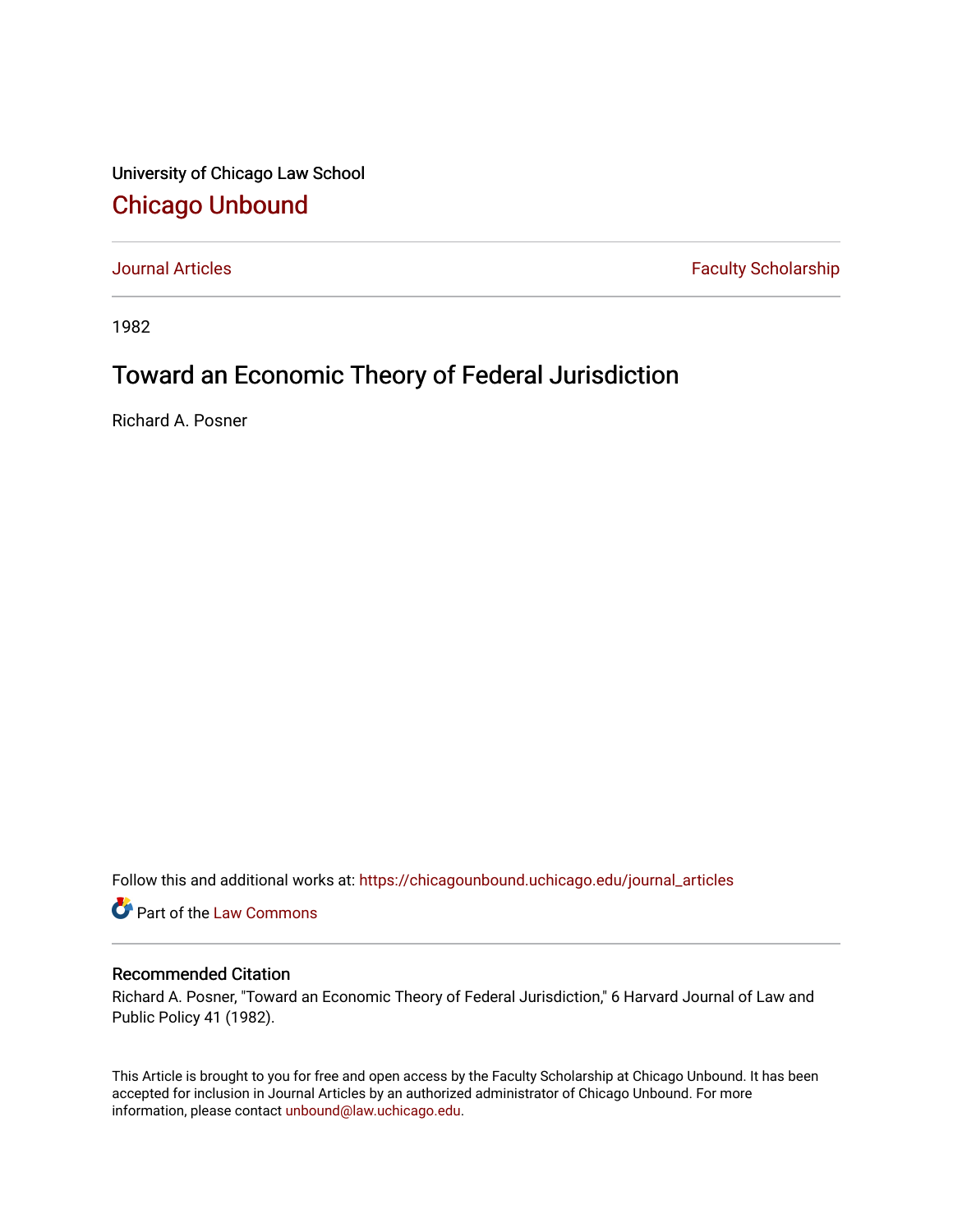## TOWARD AN ECONOMIC THEORY OF FEDERAL JURISDICTION

## RICHARD A. POSNER\*

You cannot be a federal court of appeals judge for five months-you cannot be one for two weeks-without realizing that a big part of your job is policing the allocation of responsibilities between the state courts and the federal courts. But adjudication is like needlework: you spend much more time thinking about getting the thread in the right place than about the overall pattern-which, to complete the analogy, probably was supplied to you by someone else. So I am pleased to have this opportunity to step back and think about the allocation of responsibilities between state and federal courts more systematically than I am able to do in my day-to-day work as a judge.

The specific question I want to address today is how economics, and specifically the economic theory of federalism,<sup>1</sup> can aid decisions with respect to that allocation. I put it as a question not only because my thoughts are as yet very tentative, and not only because any thoughts I express outside of the pages of the Federal Reporter on matters within the purview of the federal courts have to be tentative, but also because the relationship between the states and the federal government cannot be regarded solely as an expedient one, designed to promote efficiency and hence alterable from time to time as the needs of efficiency change or are perceived differently. We sometimes forget that the original thirteen states were in existence before the Constitution was enacted, that the subsequent states were admitted to the union on the same terms as the original thirteen, that the Constitution is at least in a limited sense a compact among the states, and that the states retain to this day whatever sovereignty they have not delegated to the federal government. The issue is not for us, as it is, for example, for the French, simply whether it would be better to have

**<sup>\*</sup>** Judge, United States Court of Appeals for the Seventh Circuit; Senior Lecturer, University of Chicago Law School.

**I** For detailed treatment of the economic theory of federalism see, *e.g.,* the essays collected in The **ECONOMICS** OF FEDERALISM (Grewal, Brennan and Mathews eds. 1980); and the seminal paper by George Stigler, *The Tenable Range of Functions of Local Government, in Staff of JOINT ECON. COMM., 85TH CONG., 1st Sess., FEDERAL EXPENDITURE* **POLICY FOR ECONOMIC GROWTH AND STABILITY 213** (Comm. Print **1957).**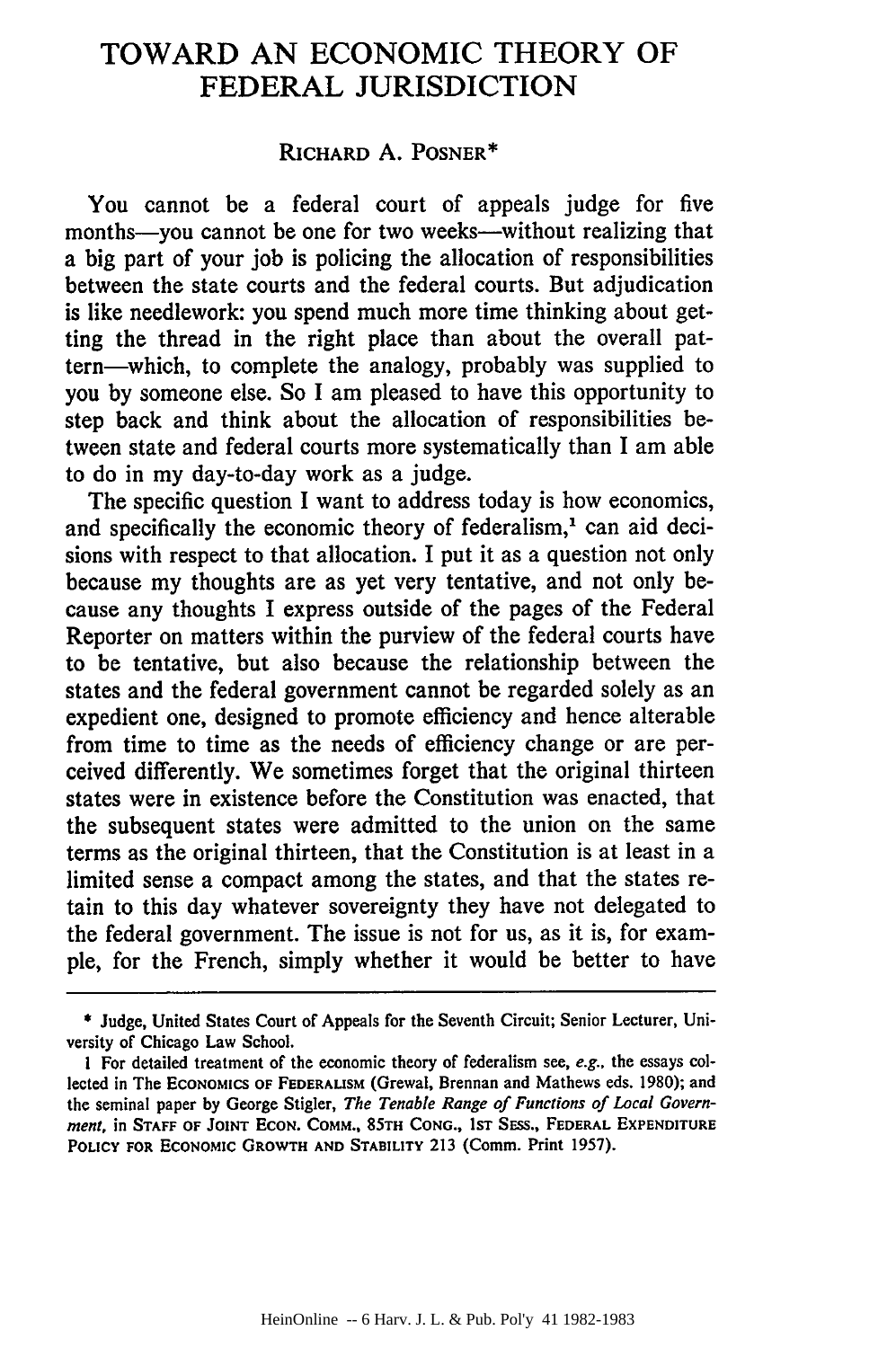more or to have less centralization of government, unless we are prepared to alter the Constitution in the most fundamental way imaginable.

But having entered this caveat to treating the allocation of responsibilities between the state courts and the federal courts as purely a question of maximizing efficiency, I shall in the remainder of this talk-in the spirit of academic speculation-do just that. I shall even venture, without attempting to develop or justify, the suggestion that the economic theory of federal jurisdiction to be sketched here is derivable from that neglected document of eighteenth-century economics, *The Federalist.* Moreover, Article III of the Constitution creates a very large discretionary zone so far as the creation and responsibilities of the lower federal courts are concerned; it may be entirely appropriate to use economics to guide the exercise of that discretion.

In discussing the optimal---that is to say the efficient--- allocation of responsibilities between the state courts and the federal courts, it can make a big difference whether you look upon the two court systems as they are in fact, with systematically different conditions of employment, or, as they might be abstractly conceived, as identical in every respect except their jurisdiction. It is a fact that the conditions of employment are on average superior for federal as opposed to state judges.<sup>2</sup> All federal judges have lifetime tenure in a most literal sense which excludes forced retirement at any age, and they are paid higher salaries than most of their state counterparts. The difference in tenure, it should be noted, increases the relative independence of the federal judge in two ways: directly, by protecting him from retribution for unpopular decisions; but also indirectly, because by allowing him to remain fully employed until death it makes alternative employment less attractive. Judicial independence is threatened by the carrot as well as by the stick.

Should we regard these differences in the conditions of employment between state and federal judges as accidents that should not influence the ideal allocation of responsibilities between them? I think not, not only because they have been so persistent, but also because they are themselves implied by the economic theory of federalism that I am about to expound. They therefore belong in

<sup>2</sup> See-Landes and Posner, *Legal Change, Judicial Behavior, and the Diversity Jurisdiction,* 9 **J. LEGAL STUD. 367, 371** n.l 1 **(1980).**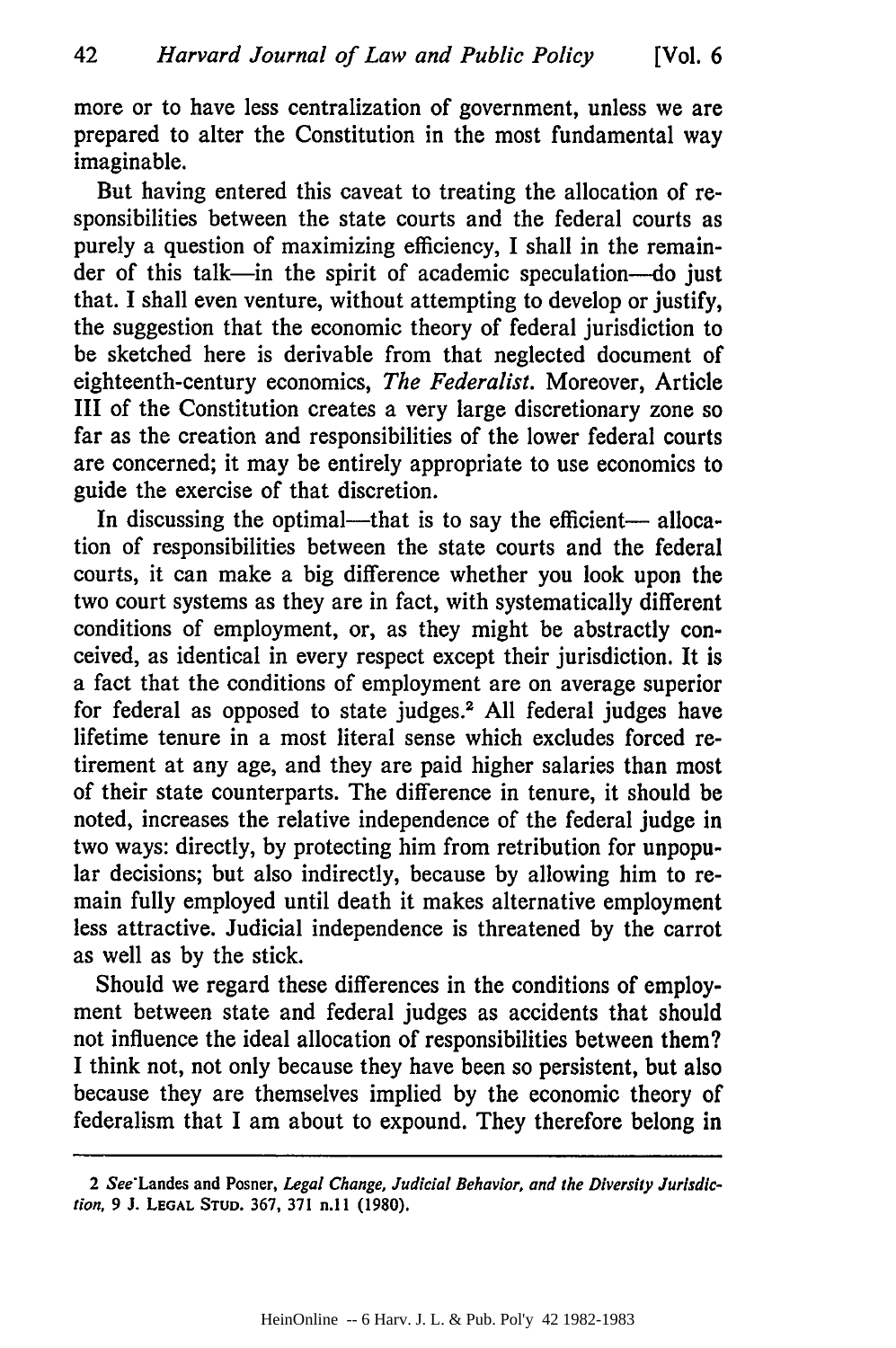an analysis of optimal allocation. The big economic difference between state governments and the federal government is that the latter has more monopoly power than the former do. If you don't like Huey Long's Louisiana, then you can move to Alabama or Texas or any of the other (then) 47 states; but it is much harder to emigrate. The fact that the ability to vote with one's feet is much greater at the state than at the federal (and at the local than at the state) level makes for a greater competitive check on the abuses of governmental power at the state level.

The potential monopoly power of the federal government was much in the thinking of the framers of the Constitution, and one of the checks they set up against it was the independent judiciary with its lifetime tenure and secure (inflation aside) compensation.<sup>3</sup> This costly check—for it is very inefficient to have a body of officials immunized from the usual incentives to efficient performance-is less necessary, perhaps unnecessary, at the state level, where the power to be checked is not nearly so great. This incidentally implies—whether correctly or not is a question for future research-that the employment conditions of state judges should have deteriorated over time relative to those of federal judges as interstate mobility has grown, federal control of state government has grown, and therefore the power of states has declined and with it the social benefits of having independent state judges. This might, if true, also explain the concomitant growth in the jurisdiction of lower federal courts—that is, the substitution of federal for state judges.

Now if we have a body of judges, the federal judges, who, for reasons derivable from the economic theory of federalism, have more secure and attractive employment conditions than do the state judges, and as a result greater independence from political influences and constraints, then in deciding how responsibilities should be allocated between state and federal judges we should take into account this greater independence of the federal judges; it is a factor intrinsic to the economic theory. So, although for some purposes the relevant independence of the federal judges is their independence from control by state governments, and would exist even if federal judges did not have better tenure conditions than state judges, the independence of the federal judges from federal political control should also be considered in determining

*<sup>3</sup>* See The **FEDERALIST** No. 78 **(A.** Hamilton).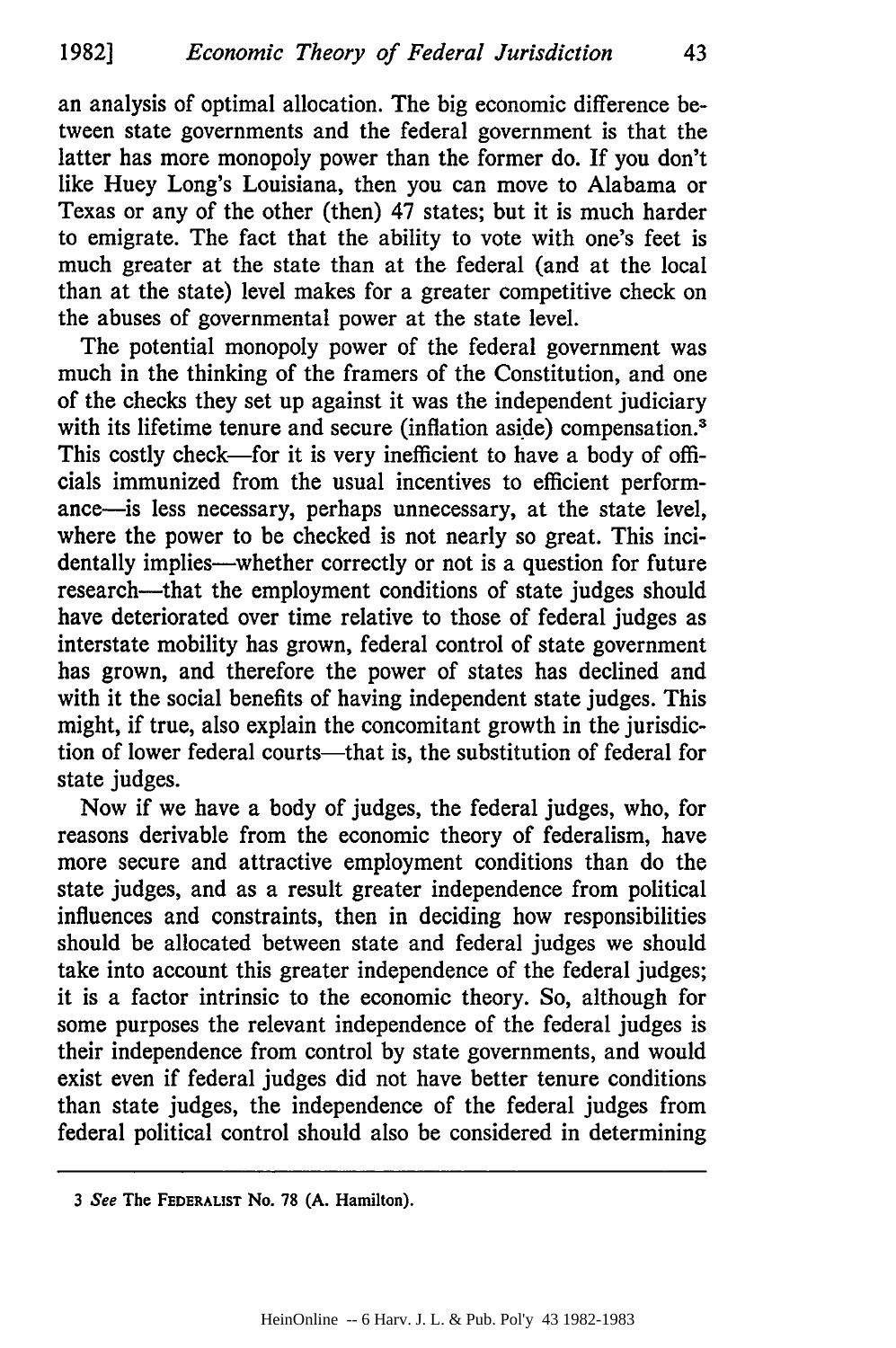the optimal allocation of responsibilities between the state and the federal courts.

I have already remarked that one important facet of the economic theory of federalism is the competitive benefits of state as opposed to federal provision of public services. This is an obvious point but also one that is easy to overstate. It is true that if a faction or, as it is nowadays called, an interest group, takes control of a state government and uses its control to try to redistribute wealth to itself, at some cost in efficiency analogous to the efficiency loss from monopoly in the economic marketplace, its power to exploit will be limited by the threat that those whom it is trying to exploit will move to another state; the corresponding threat in the case of the federal government's being taken over by a faction would be much less significant. But we also have to ask which government-state or federal-is more likely to be taken over by a faction, and here the answer that *The Federalist* gave-and that retains at least some force today-is state government. The larger the polity, the higher are the transaction costs of putting together a coalition that will dominate the polity.<sup>4</sup> So monopoly achieved is a more serious problem at the federal than at the state level, but the probability that it will be achieved is lower. It is therefore unclear at what level the *expected* cost of monopoly is higher. Risk aversion may break any tie in expected cost. Even if the expected cost of monopoly is the same at both the state and the federal levels-and presumably it is not higher at the state level-the consequences of monopoly are potentially much greater at the federal level in the (less likely) event that it occurs there. The risk averse will therefore rate the expected disutility of the monopoly threat as greater at the federal than at the state level. Since most people are risk averse with regard to large stakes, and since this particular risk is not easy to insure against, the monopoly danger may well be greater in an expected-utility, even if not expected-cost, sense at the federal than at the state level. I conclude, by this rather tortuous route, that the competitive argument for preferring (other things being equal—an important qualification elaborated below) state to federal government is valid.

There is another valid, and even more familiar, argument for preferring state government-the "experiments in separate laboratories" argument-which can also be given an economic inter-

<sup>4</sup> **See THE FEDERALIST** No. **10 (J.** Madison).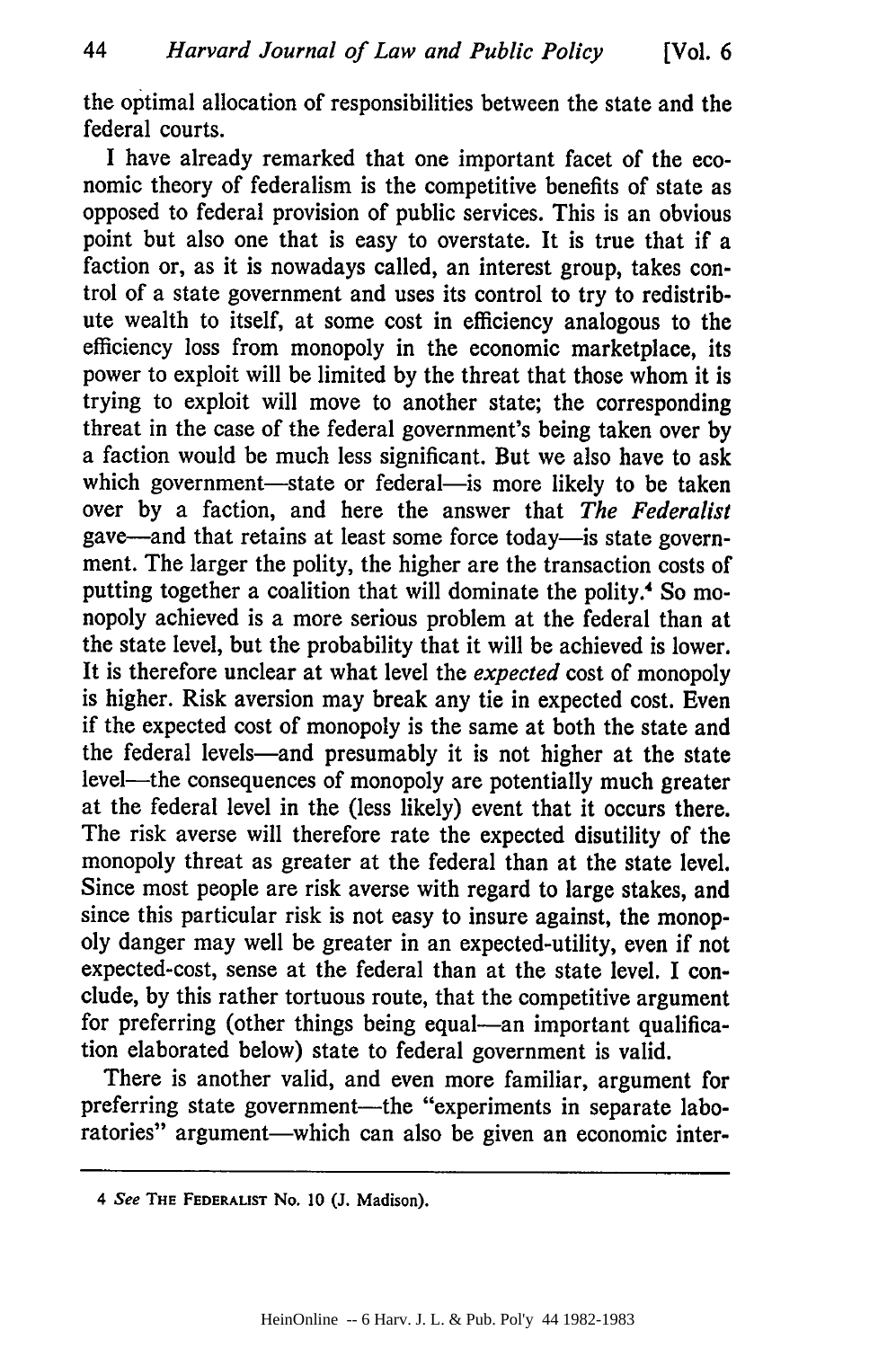pretation. Decentralization provides valuable information about the provision of public services because diverse polities naturally hit on different solutions to common problems and the results of these different solutions can be compared. In other contexts this is called "yardstick competition." One might prefer to have a number of separate electrical utilities in the **U.S.** even if each had an exclusive sales area such that there was no competition among them in the usual sense, that is, for customers.

Decentralization has another important dimension, this one related to costs of production. Beyond a certain point, which proba**bly** was reached long ago in American government, further centralization in the provision of goods or services encounters diseconomies of scale which reduce efficiency. The parceling out of governmental responsibilities among the fifty states and the federal government allows us to avoid a single, monstrous bureaucracy which, even if not tyrannical, would probably be **highly** inefficient.

The factors **I** have discussed create a presumption in favor of shifting governmental power from higher to lower levels, from broader to narrower jurisdictions-for present purposes, from the federal to the state level. But another factor limits the movement in this direction, and that is the familiar problem of externalities. If either the benefits or the costs of a governmental action are felt outside the jurisdiction where the action is taken, and the costs of negotiations between governments are assumed, for reasons **I** cannot begin to go into here, to be very high, then there is a strong argument that the responsibility for the action should be assigned to a higher level of government with a broader jurisdiction. On the benefits side national defense is the classic illustration, but a more pertinent one is the setting **by** one state of generous welfare benefits which attract people from other states so that a benefit is conferred on persons outside the jurisdiction. On the costs side one can think of several good examples: the state that pollutes the headwaters of a river that runs through another state; the state that imposes a tax on a good which is sold mainly out of state and for which demand is inelastic, so that the incidence of the tax is borne largely out of state; and the automobile accident in which a state resident injures an out-of-stater-though we shall see shortly that it makes a difference whether the accident occurs in or out of the state.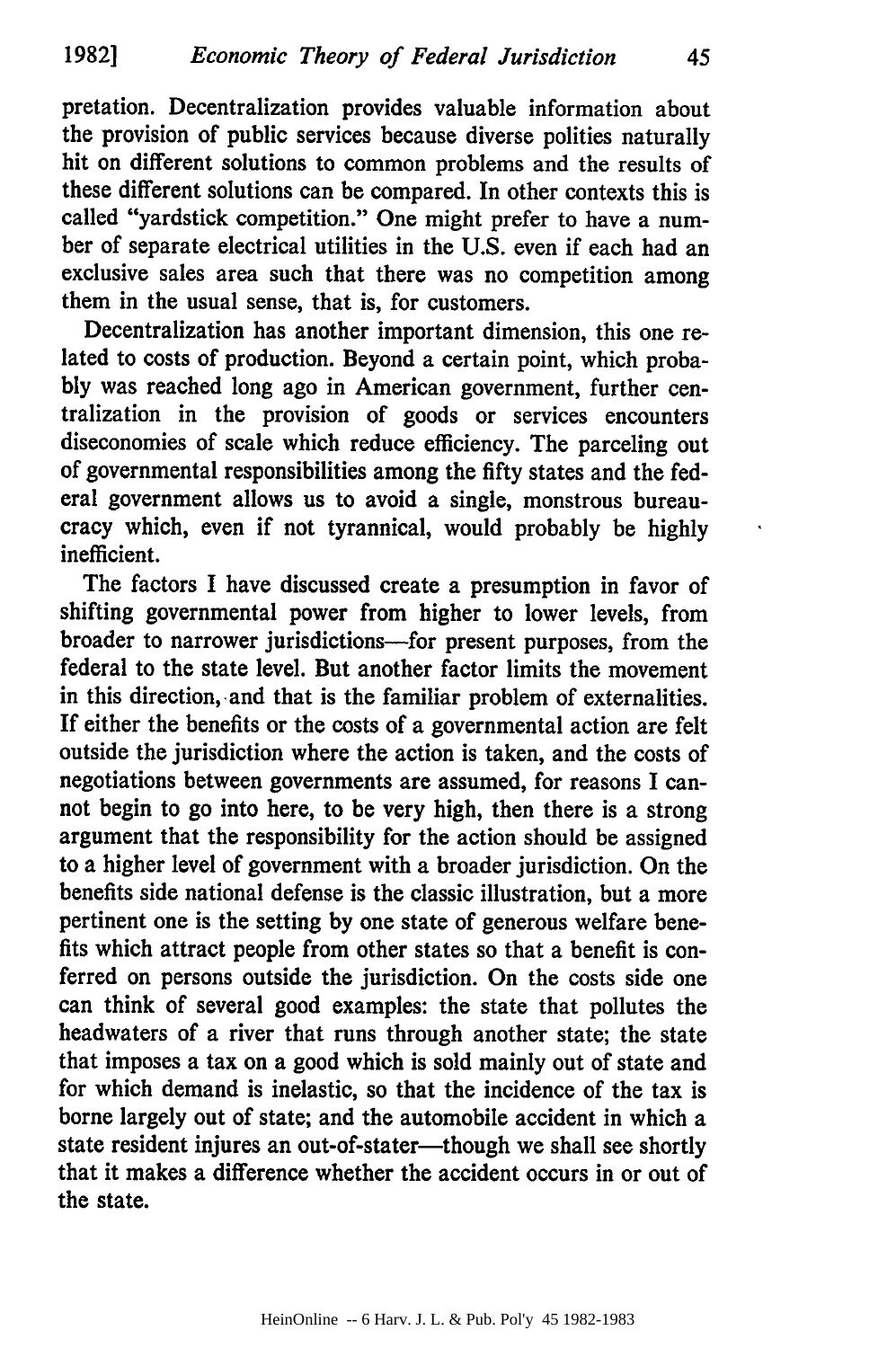The foregoing analysis can be used to derive an optimal allocation of lawmaking responsibilities between the states and the federal government, an allocation that would resemble, but would of course not be identical to, the allocation we actually observe in the U.S. today. And though I have been speaking thus far of allocation of substantive areas of law rather than of jurisdiction, there is a close relationship between these two allocations. I suggest that whenever the economic theory of federalism assigns substantive lawmaking responsibility to the federal government, the economic theory of federal jurisdiction would assign jurisdiction (whether exclusive or concurrent is an issue that I will not try to resolve in this talk) to the federal courts. Since state judges are assumed in my analysis to be less independent of state political forces and pressures than are federal judges, there is a legitimate basis for concern that a state court will be an unsympathetic tribunal in a case where a federal right has been created in order to correct an interstate externality. Thus, if the federal government has decided to regulate water pollution because interstate externalities deprive states of enthusiasm for this task, it is logical to assume that state judges, identifying much more than do federal judges with the dominant political interests in the state, would lack enthusiasm in enforcing the federal statute.

Even where substantive lawmaking power remains with the states under the optimal division of lawmaking responsibilities, there is a role for the federal courts. Let me give an example. Because the costs and benefits of the automobile (and other) accidents that occur in a state are felt largely within that state, the optimal, and of course the actual, responsibility for tort law is mainly the state's rather than the federal government's. But sometimes a state resident's tort victim is an out-of-stater, and then there is a possible cost externalization. I say "possible" rather than "actual" because if the accident occurs inside the state, then the cost of the accident may be internalized, at least in part; the state is the loser if people are deterred from traveling in it because its tort rules as applied are stacked against nonresidents. And in the case of disputes over *contracts* between residents and nonresidents there should be no cost externalization at all. The Coase theorem5 implies that any unequal application of state laws to bargains with out-of-staters will be nullified by adjustments in the

*<sup>5</sup> See* **Coase,** *The Problem of Social Cost,* **3 J.L. & EcoN. 1 (1960).**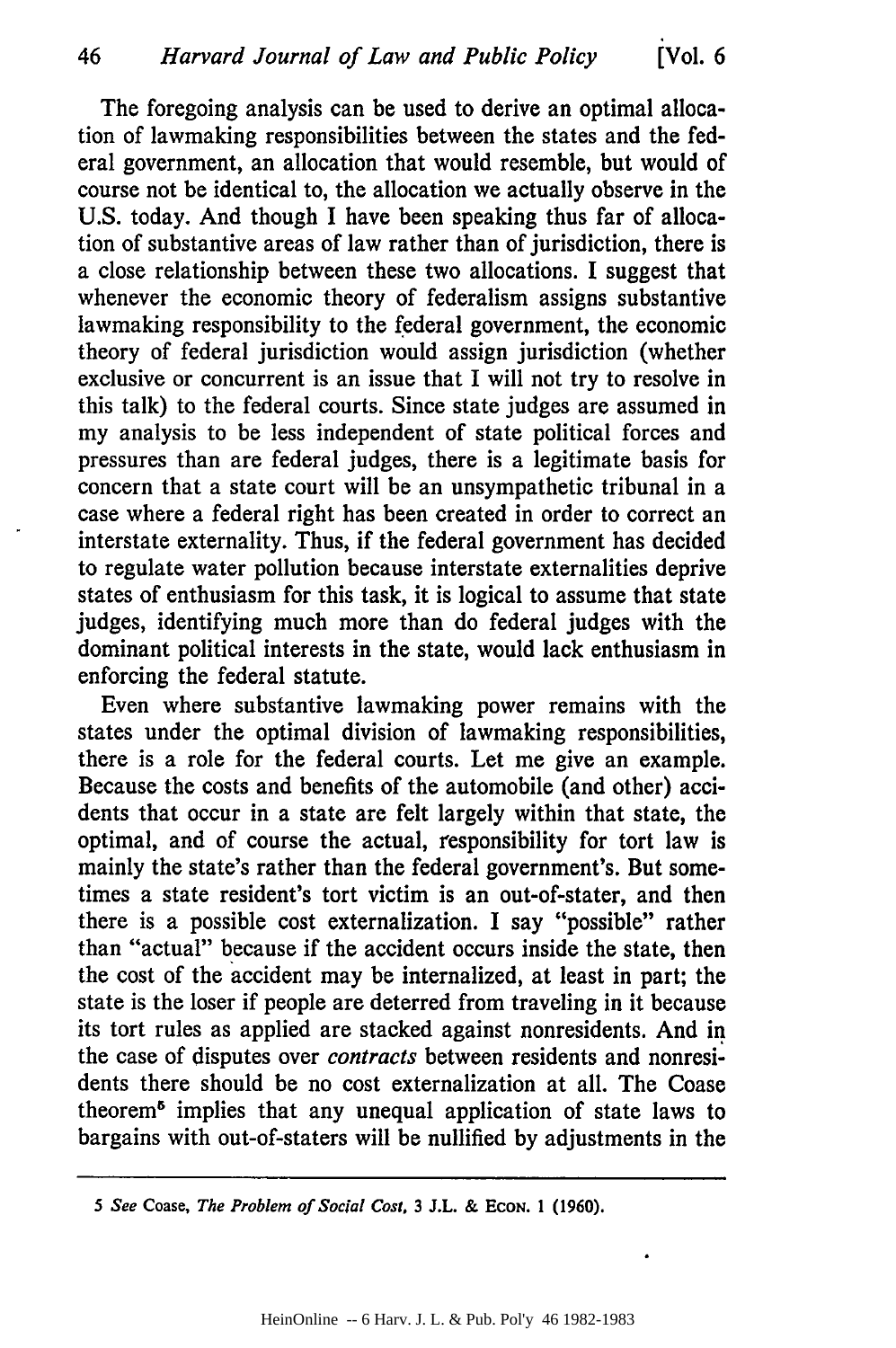terms of the bargains to reflect the probability of such an application.

47

This analysis suggests an economic rationale for some part of the diversity jurisdiction of the federal courts, but for much less than we now have or would have even if the jurisdiction were confined, as almost everyone who thinks about the question recommends that it be confined, to cases where a nonresident who is suing (or being sued) by a resident seeks to bring the case in (or if he is the defendant remove it to) a federal court. In all contract and most tort cases the economic theory of federalism implies that local rules will not be applied unequally to nonresidents, because those nonresidents are linked economically with residents.

Notice that the economic theory of diversity jurisdiction that I have just sketched is wholly independent of the degree to which a state's residents are xenophobic. Even if they have no particular hostility to out-of-staters, their economic self-interest will give them and their agents, including their judges, an incentive to apply the laws unequally to nonresidents in the limited class of tort cases indicated above. Perhaps surprisingly, to the extent that diversity jurisdiction is based purely on a concern with localism or xenophobia, rather than on a concern with externalities, it lacks a clear economic rationale. To discriminate against people whom you don't happen to like is to indulge a taste, and preventing people from indulging their tastes is, at least prima facie, inefficient.

I don't wish to deny that the framers of Article III may have been concerned with lessening interstate hostility, and not just with overcoming externalities. They wanted to create a nation, and not just a common market. But today, when the growth of education, communications, and interstate mobility has greatly lessened the parochialism with which the framers may have been primarily concerned, it is useful to note that there is an economic rationale, untouched by considerations of parochialism, for retention of at least a part of the current diversity jurisdiction authorized by Article III.

The economic rationale for the insistence of the federal government, as in the Federal Tort Claims Act, to confine suits against it to federal courts is the same. If a postal van runs down a state resident, and the resident sues the Postal Service in state court, then the judge, to the extent he considers himself an agent of the state rather than of the impersonal "law," has an incentive to resolve any doubts against the Postal Service, since the costs of a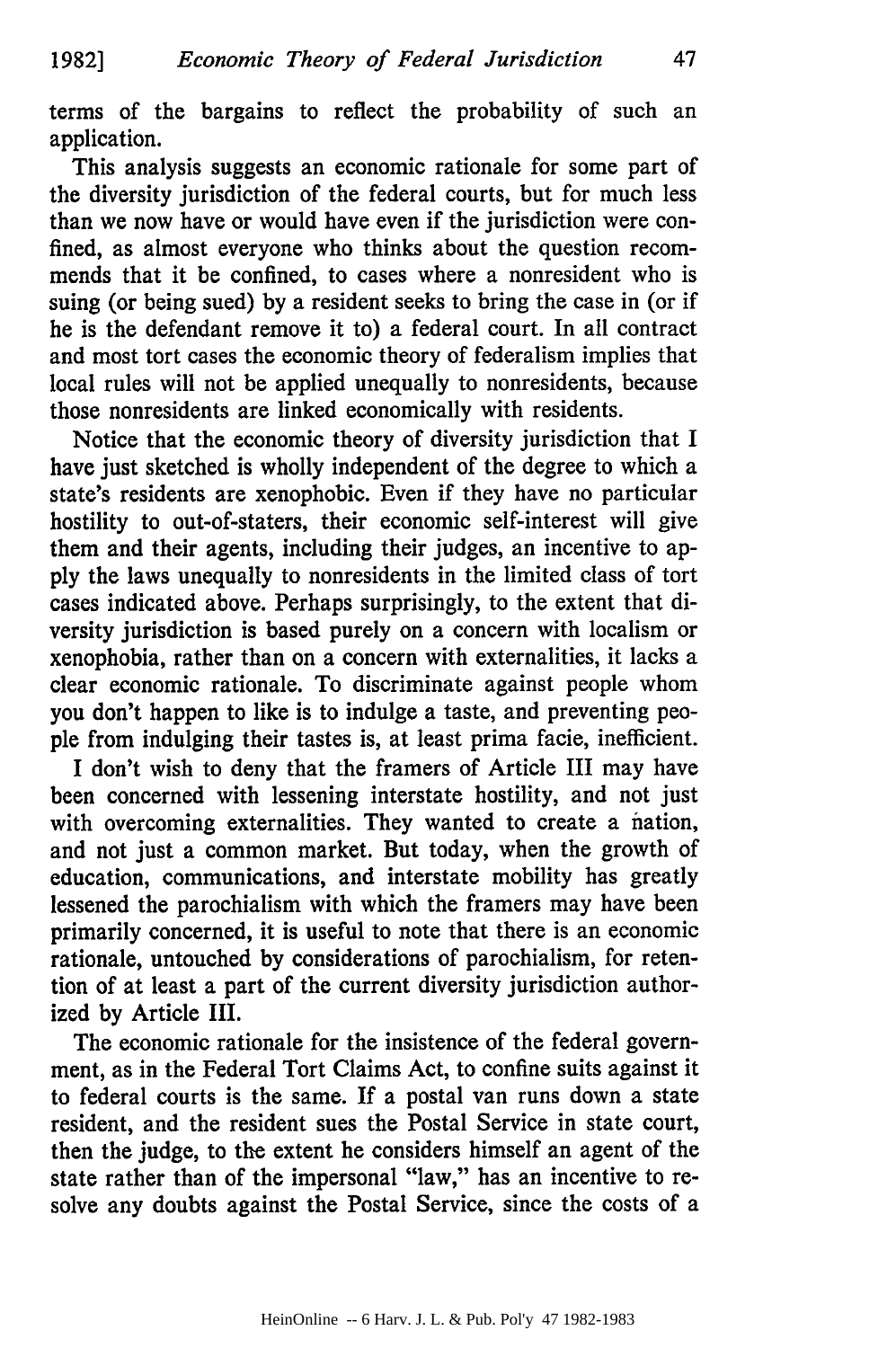judgment against the Service would be borne **by** the federal taxpayer and thereby diffused throughout the nation, whereas the benefits would be concentrated in the state.

I want also to suggest a limited economic justification for the existence of federal criminal laws and their enforcement in federal courts. I am not interested in federal regulatory laws that happen to carry criminal sanctions, but rather in the common type of federal criminal statute that punishes a local crime such as extortion, kidnapping, or trafficking in narcotics or pornography because of a supposed and usually minor impact on trade among the states. In a few of these cases there is a genuine externality justifying federal regulation-I have in mind particularly the production of pornography in one state for sale in another. And in a few the criminal activity takes place in so many states that coordination of different state law enforcement authorities would be difficult. But the main justification for these criminal statutes is, I think, different and, incidentally, unrelated to interstate commerce or multistate incidence. It has to do with what I earlier suggested was the greater vulnerability of states to control by factions. One aspect of this is the greater vulnerability of state law-enforcement agencies, including courts, to domination by corrupt elements. The economic theory of federalism predicts that federal authorities will be less vulnerable to corruption, and this becomes an argument for using them to police, with the aid of their own courts, certain basically local problems. I am thus suggesting an analogy between federal criminal jurisdiction, or at least a part of it, and the Constitution's guarantee to the states of a republican form of government.<sup>6</sup>

The most interesting and controversial issue in the area of federal jurisdiction, and not only from the perspective of this talk, is the role of the federal courts in enforcing rights that do not derive from the economic theory of federalism. I have in mind particularly the rights conferred by the Bill of Rights and made applicable to the states by the Supreme Court's very liberal interpretation of the due process clause of the Fourteenth Amendment, and the rights independently conferred against state action by the equal protection clause of the Fourteenth Amendment. Few if any of these rights can be derived from a concern with externalities.

**<sup>6</sup> U.S.** CONST. art. IV, § 4.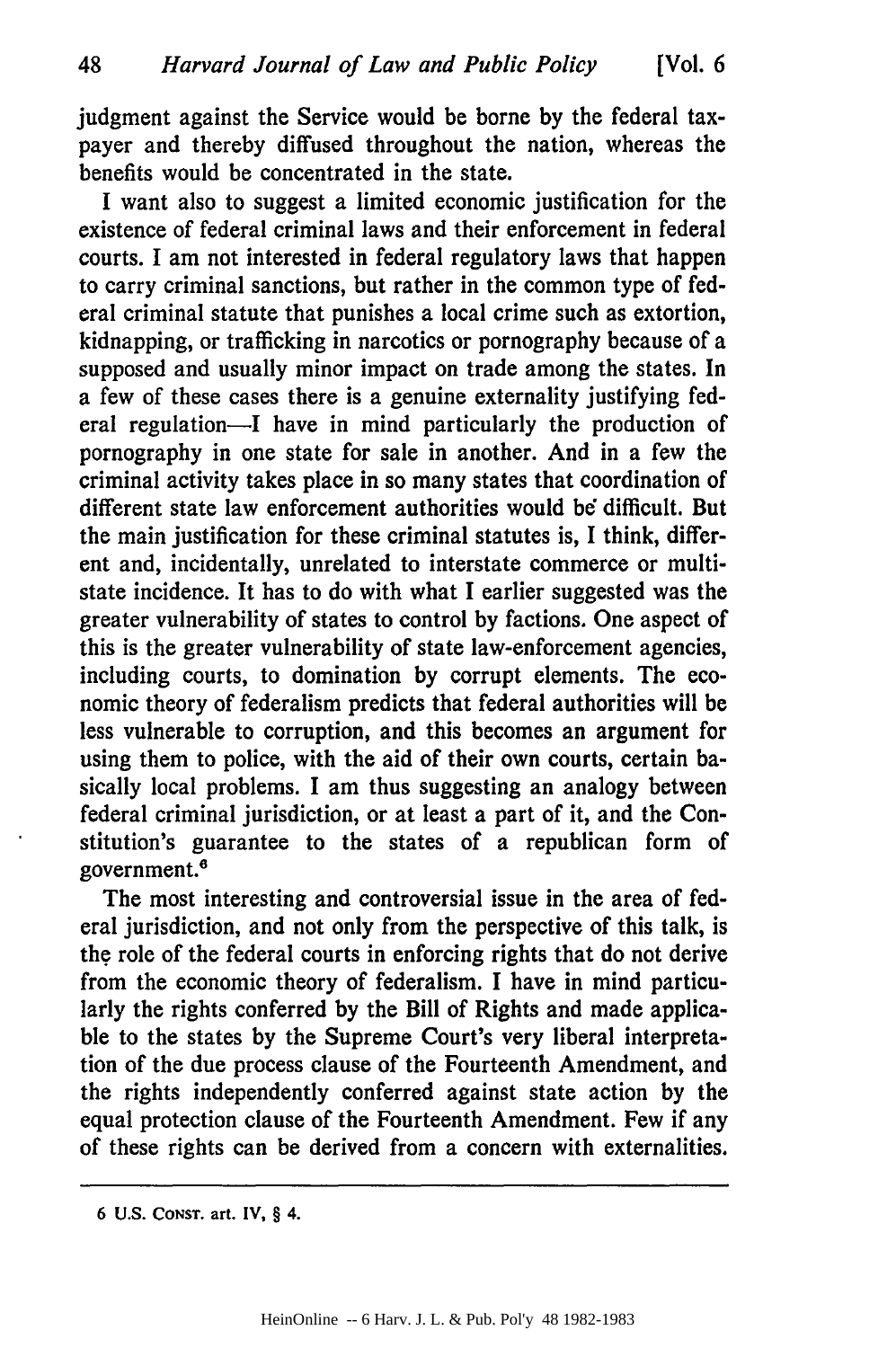Some, such as the right created in *Shapiro v. Thompson7* to collect state welfare benefits no matter how recent one's arrival in the state, flout the economic analysis in a rather blatant fashion. Most are simply unrelated to it. The oppression of blacks by the southern states was a terrible thing, but unless one treats moral outrage as a cost-which robs the concept of externality of most of its utility-the costs of that oppression were borne mainly by the southern rather than the northern states. And so with rights against age discrimination, sex discrimination, cruel and unusual punishments, double jeopardy, denial of counsel to indigent criminal accused, and the other similar rights that give rise to a large part of the jurisdiction of the federal courts today.

If I am correct that there is little interstate spillover effect from violations of such rights, then the question arises what, if any, economic justification there is for having them litigated in federal rather than state courts. It seems odd to say that state judges will be less sympathetic on average than federal judges to claims of, for example, denial of counsel, since whatever unfairness or error is caused by such denial will be felt by residents of the state and not by people outside the state. But now recurs the point that federal judges are likely to be more independent than state judges. While the federal judges' independence stems, as I said earlier, from considerations almost entirely unrelated to the enforcement of any rights against state governments, given that we have this corps of more independent judges there is an argument for giving them responsibility for enforcing such federal rights as are likely to be asserted by people who are politically disfavored at the state level.

We must distinguish carefully, however, between rights that are unpopular because they are thought to be foolish or have no real basis in the Constitution and rights characteristically asserted by politically vulnerable groups; it is only the latter for which a case for federal enforcement can be made on economic grounds. Moreover, this is not an exhaustive classification. In particular it leaves out federal rights that are popular, or at least that are not asserted by politically vulnerable groups. An example is the right against age discrimination. The aged in our society are a potent political interest group at the state as well as the federal level. The fact that they have been able to obtain federal legislation in

**<sup>7 394</sup> U.S. 618 (1969).**